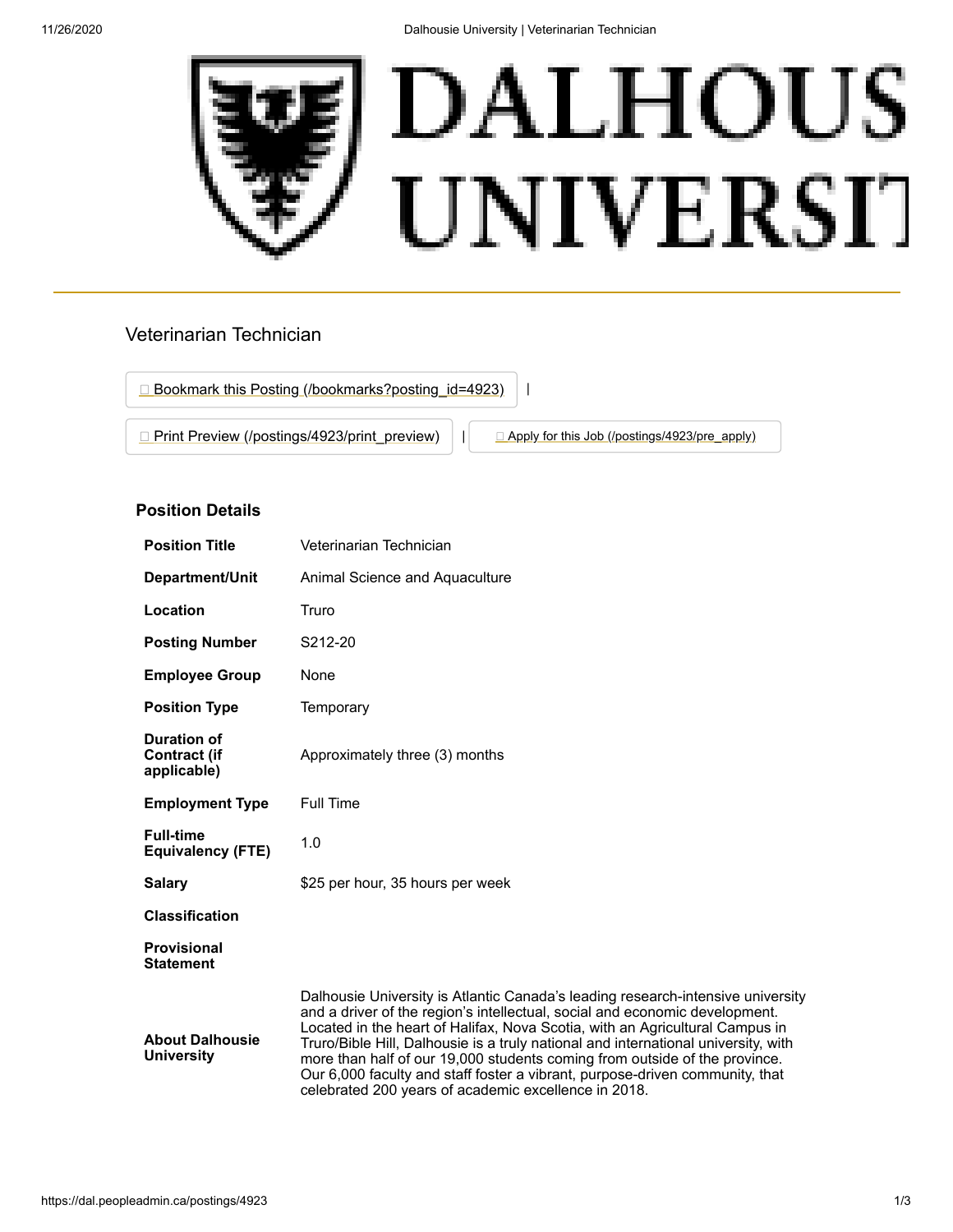| <b>Job Summary</b>                                                 | The Faculty of Agriculture, Dalhousie University is a small research-intensive<br>campus located in Truro, NS. Offering technical, undergraduate and graduate<br>programs in agriculture, environment and related life and social science<br>disciplines, the Faculty of Agriculture educates future leaders and generates<br>knowledge and innovative solutions for healthy, sustainable societies.<br>Reporting to the Chair, Department of Animal Science and Aquaculture, the<br>Veterinarian Technician will assist Instructors in the Veterinary Technology<br>Program during the 2021 winter semester.                                                                                                                 |
|--------------------------------------------------------------------|-------------------------------------------------------------------------------------------------------------------------------------------------------------------------------------------------------------------------------------------------------------------------------------------------------------------------------------------------------------------------------------------------------------------------------------------------------------------------------------------------------------------------------------------------------------------------------------------------------------------------------------------------------------------------------------------------------------------------------|
|                                                                    | - Complete lab set up and clean up.                                                                                                                                                                                                                                                                                                                                                                                                                                                                                                                                                                                                                                                                                           |
| <b>Key</b><br><b>Responsibilities</b>                              | - Support the Instructors in overseeing students in labs and clinics by providing<br>technical assistance and answering technical questions.                                                                                                                                                                                                                                                                                                                                                                                                                                                                                                                                                                                  |
|                                                                    | - Complete and maintain required documentation for animal intake, surgeries,<br>etc.                                                                                                                                                                                                                                                                                                                                                                                                                                                                                                                                                                                                                                          |
|                                                                    | - Monitor students for health checks in accordance with established Covid-19<br>protocols.                                                                                                                                                                                                                                                                                                                                                                                                                                                                                                                                                                                                                                    |
| <b>Note</b>                                                        |                                                                                                                                                                                                                                                                                                                                                                                                                                                                                                                                                                                                                                                                                                                               |
| Qualifications                                                     | Veterinary Technology diploma from an accredited program with approximately<br>three years relevant experience in companion animal private practice is<br>required. Must be a Registered Veterinarian Technician eligible to work in<br>Nova Scotia. Must have demonstrated competency in companion animal<br>surgical assisting, routine clinical pathology procedures, and veterinary nursing<br>procedures such as blood collection, anesthesia and radiology. Proven<br>excellent communication (oral and written) and interpersonal skills are required<br>as is the ability to work independently with minimal supervision. Must have<br>demonstrated solid computer skills and be familiar with lab safety guidelines. |
| <b>Job Competencies</b>                                            |                                                                                                                                                                                                                                                                                                                                                                                                                                                                                                                                                                                                                                                                                                                               |
| Additional<br><b>Information</b>                                   |                                                                                                                                                                                                                                                                                                                                                                                                                                                                                                                                                                                                                                                                                                                               |
| <b>Application</b><br>Consideration                                | Applications from university employees and external candidates are given<br>concurrent consideration. Among short listed candidates, university employees<br>will be given special consideration.                                                                                                                                                                                                                                                                                                                                                                                                                                                                                                                             |
|                                                                    | We thank all applicants for their interest, however, only candidates selected for<br>an interview will be contacted.                                                                                                                                                                                                                                                                                                                                                                                                                                                                                                                                                                                                          |
| <b>Diversity Statement</b>                                         | Dalhousie University is committed to fostering a collegial culture grounded in<br>diversity and inclusiveness. The university encourages applications from<br>Indigenous persons, persons with a disability, racially visible persons, women,<br>persons of a minority sexual orientation and/or gender identity, and all<br>candidates who would contribute to the diversity of our community. For more<br>information, please visit www.dal.ca/hiringfordiversity<br>(https://www.dal.ca/hiringfordiversity).                                                                                                                                                                                                               |
|                                                                    |                                                                                                                                                                                                                                                                                                                                                                                                                                                                                                                                                                                                                                                                                                                               |
| Number of<br><b>Vacancies</b>                                      | One (1)                                                                                                                                                                                                                                                                                                                                                                                                                                                                                                                                                                                                                                                                                                                       |
| <b>Open Date</b>                                                   | 11/25/2020                                                                                                                                                                                                                                                                                                                                                                                                                                                                                                                                                                                                                                                                                                                    |
| <b>Close Date</b>                                                  | 12/04/2020                                                                                                                                                                                                                                                                                                                                                                                                                                                                                                                                                                                                                                                                                                                    |
| <b>Open Until Filled</b>                                           | No.                                                                                                                                                                                                                                                                                                                                                                                                                                                                                                                                                                                                                                                                                                                           |
| <b>Special Instructions</b><br>to Applicant                        |                                                                                                                                                                                                                                                                                                                                                                                                                                                                                                                                                                                                                                                                                                                               |
| <b>Quick Link for</b><br><b>Direct Access to</b><br><b>Posting</b> | http://dal.peopleadmin.ca/postings/4916<br>(http://dal.peopleadmin.ca/postings/4916)                                                                                                                                                                                                                                                                                                                                                                                                                                                                                                                                                                                                                                          |